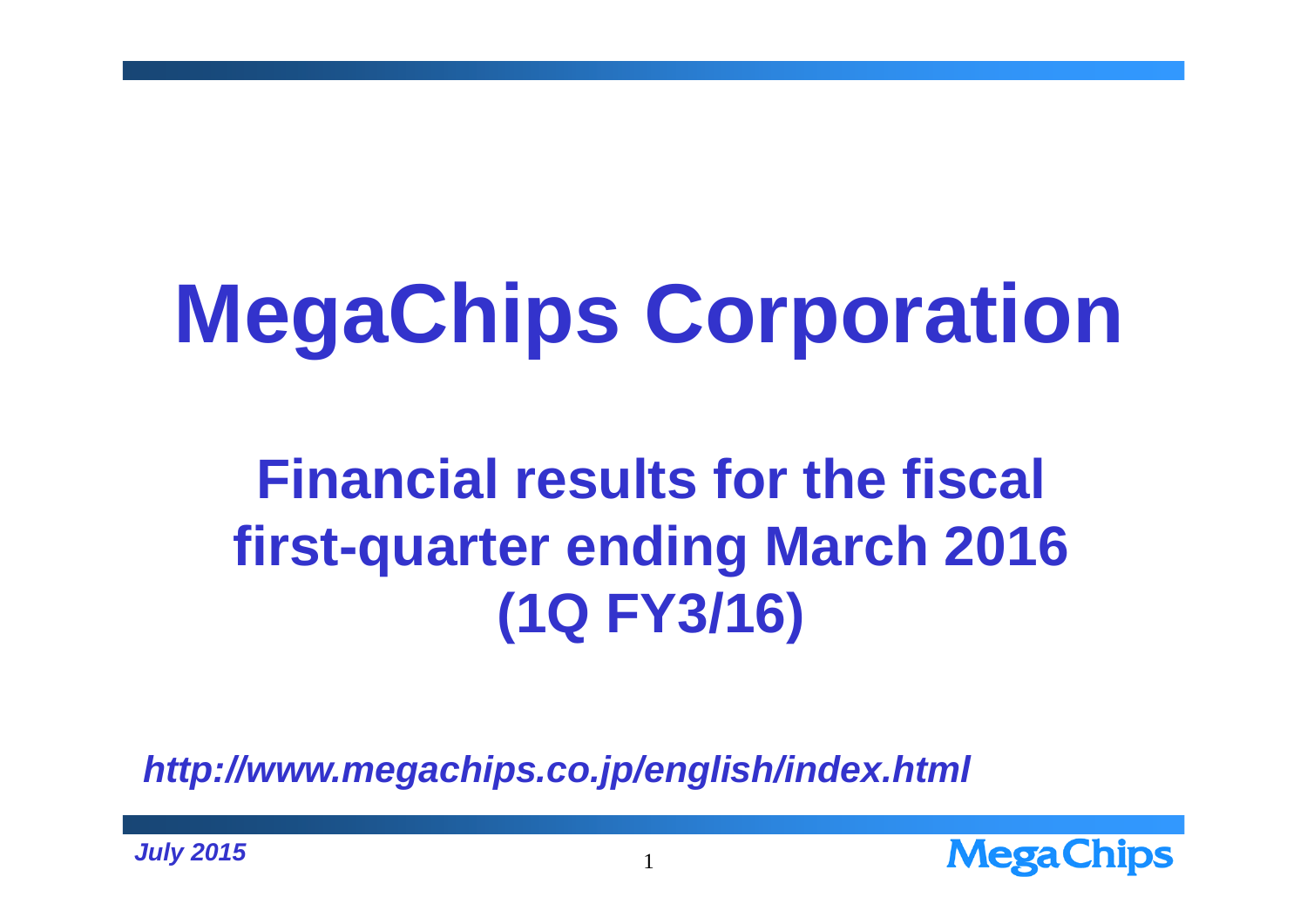# **Contents**



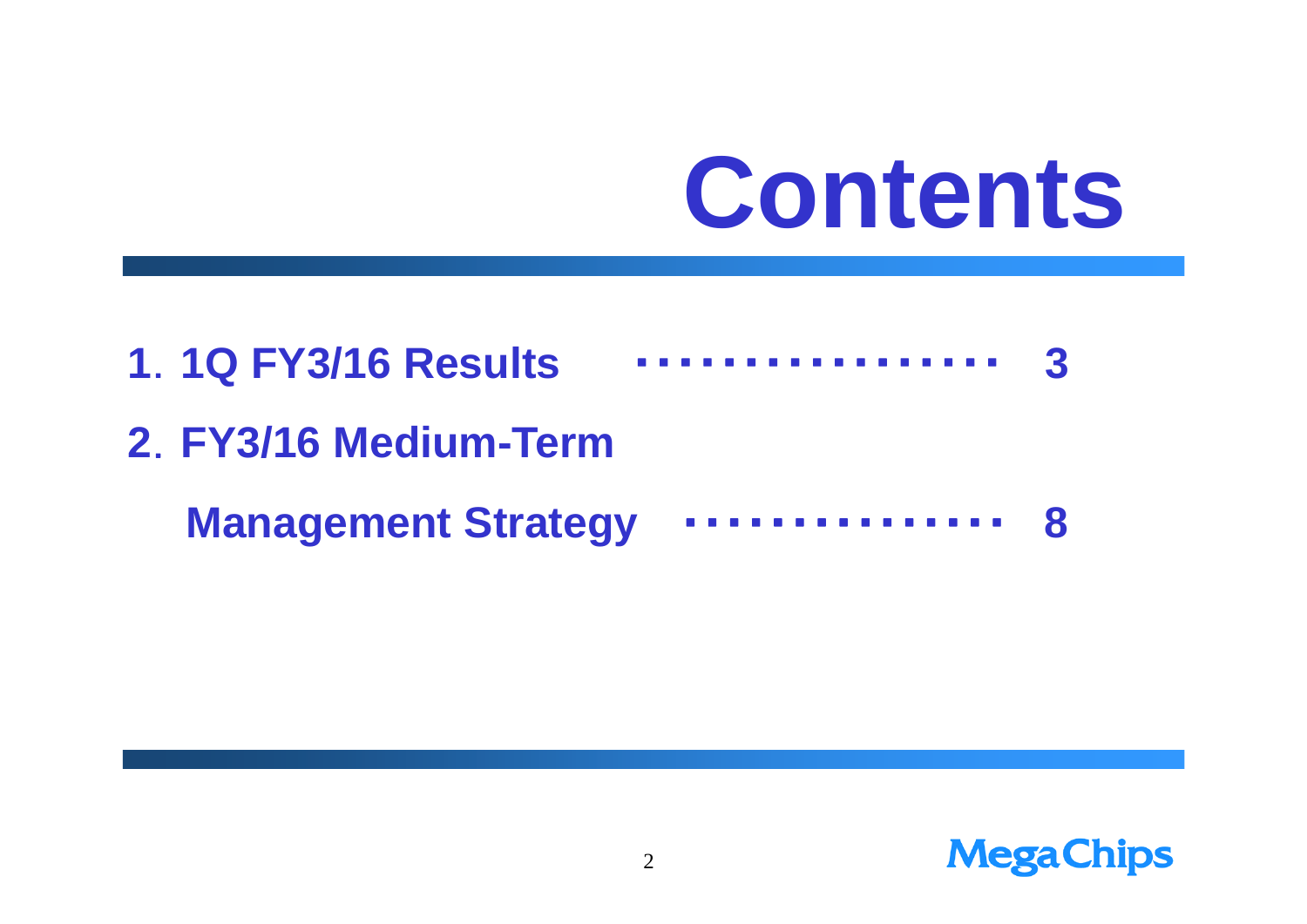## **1Q FY3/16 Results**

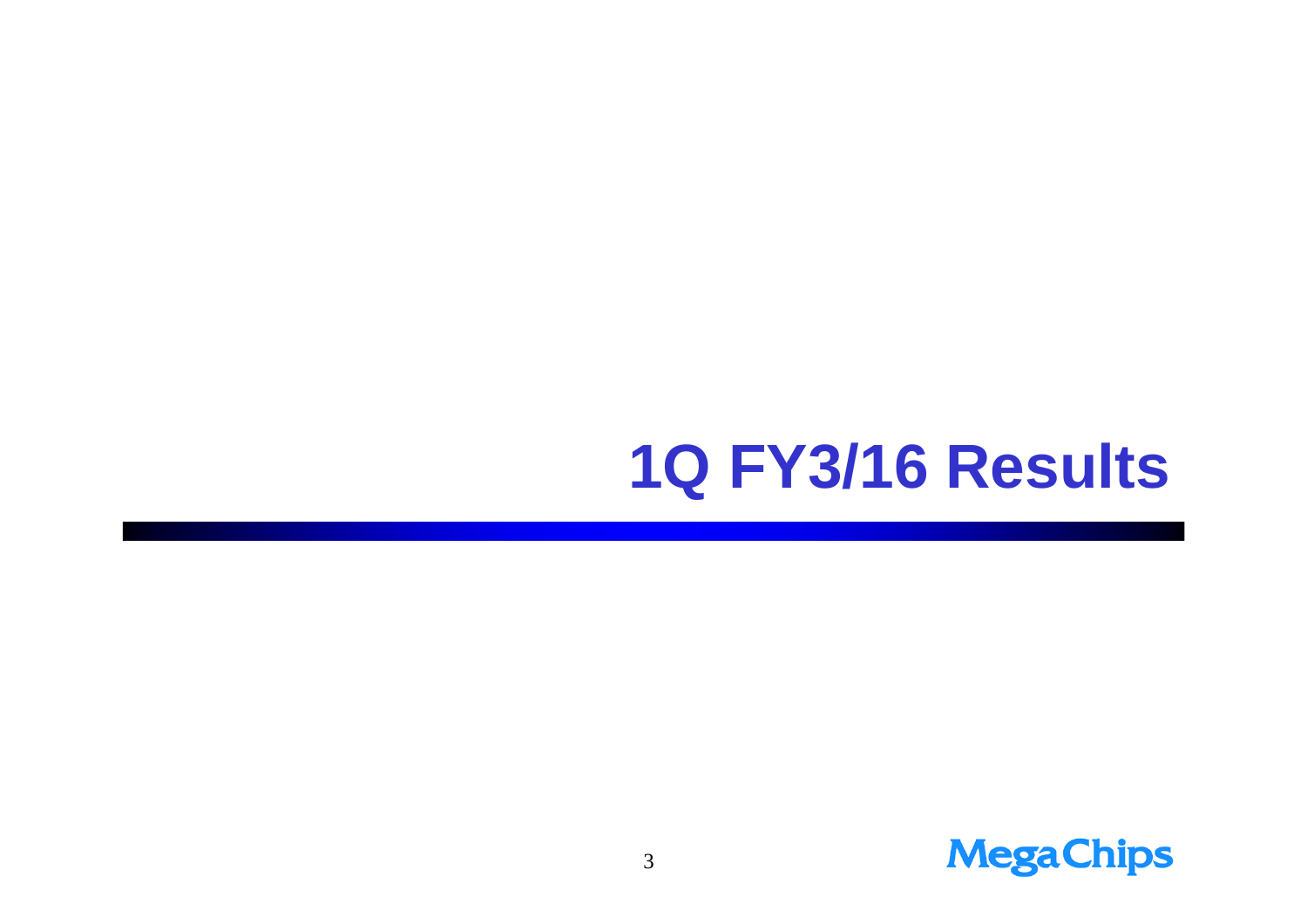### **FY3/16 Consolidated Performance**



**Net Sales: ¥12.8 billionYoY basis: - 3.6**%

**While the demands for game software storage LSI (custom memory) and LCD panels have declined, Smart Connectivity**( **DisplayPort**)**products and MEMS timing device that we have acquired in 2014 contributed to improvement of performance.**

#### **MegaChips**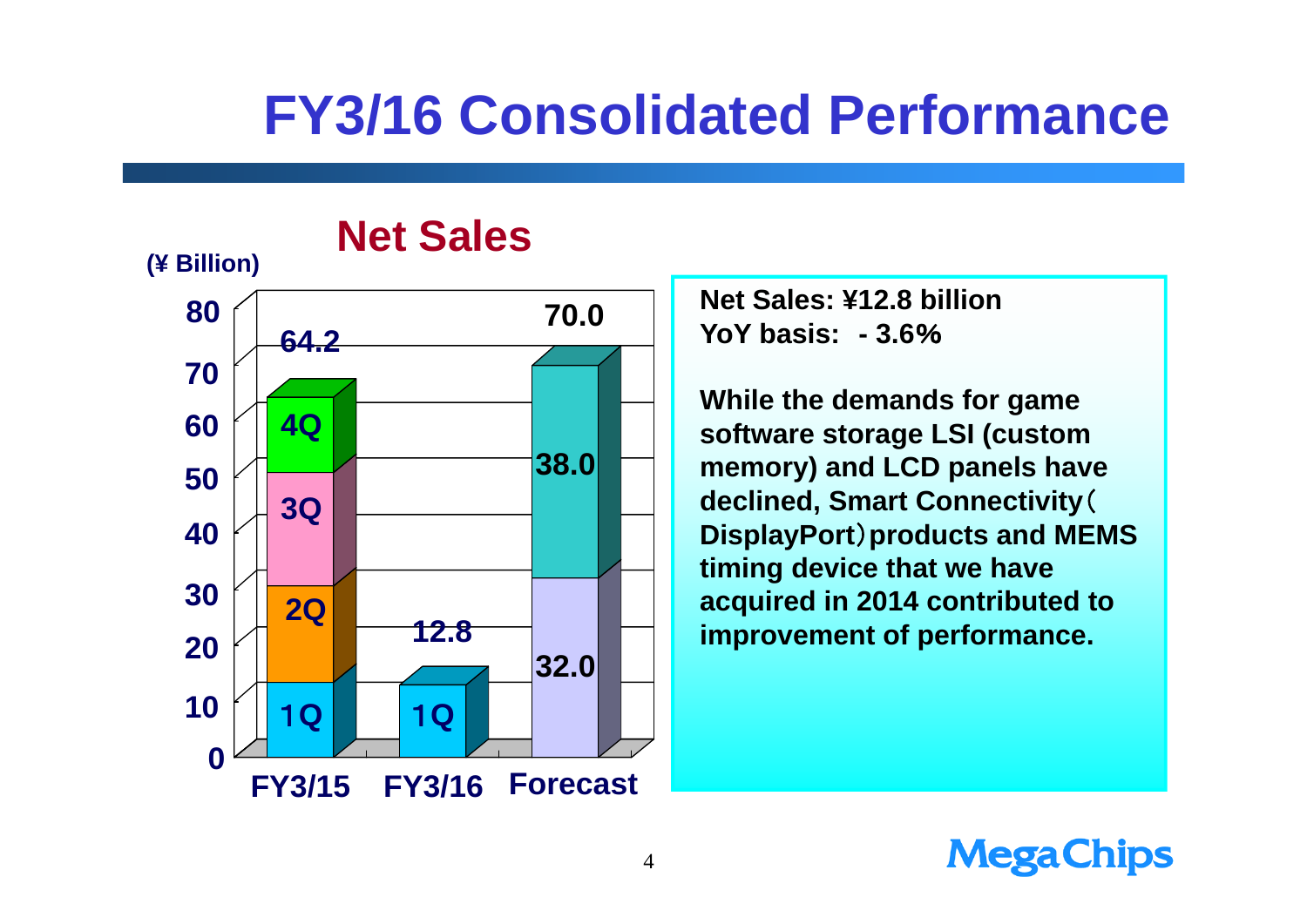### **FY3/16 Consolidated Statement of Income (Summary)**

| (¥ Millions)        |                                                   | <b>FY3/16 1Q</b><br><b>results</b> | <b>FY3/151Q</b><br>results | <b>FY3/16</b><br>forecast | YoY<br>change |
|---------------------|---------------------------------------------------|------------------------------------|----------------------------|---------------------------|---------------|
| <b>Consolidated</b> | <b>Net sales</b>                                  | 12,840                             | 13,325                     | 70,000                    | $-3.6%$       |
|                     | <b>Operating income</b><br>prior to $\circled{1}$ | 625                                | 415                        | 6,700                     | $+50.6%$      |
|                     | <b>DAmortization of</b><br>goodwill               | 801                                |                            | 3,500                     |               |
|                     | <b>Operating income</b><br>After $\mathcal{D}$    | $-176$                             | 415                        | 3,200                     |               |
|                     | <b>Ordinary income</b>                            | $-270$                             | 406                        | 3,000                     |               |
|                     | <b>Net income</b>                                 | $-559$                             | 123                        | 1,000                     |               |
|                     | Net income per share<br>(¥)                       | $-25.01$                           | 5.37                       | 44.74                     |               |

**As the amortization cost of goodwill due to aggressive overseas acquisition during last fiscal year and intangible fixed assets, 810 million yen has occurred during the three-month period ended June 31, 2015.**

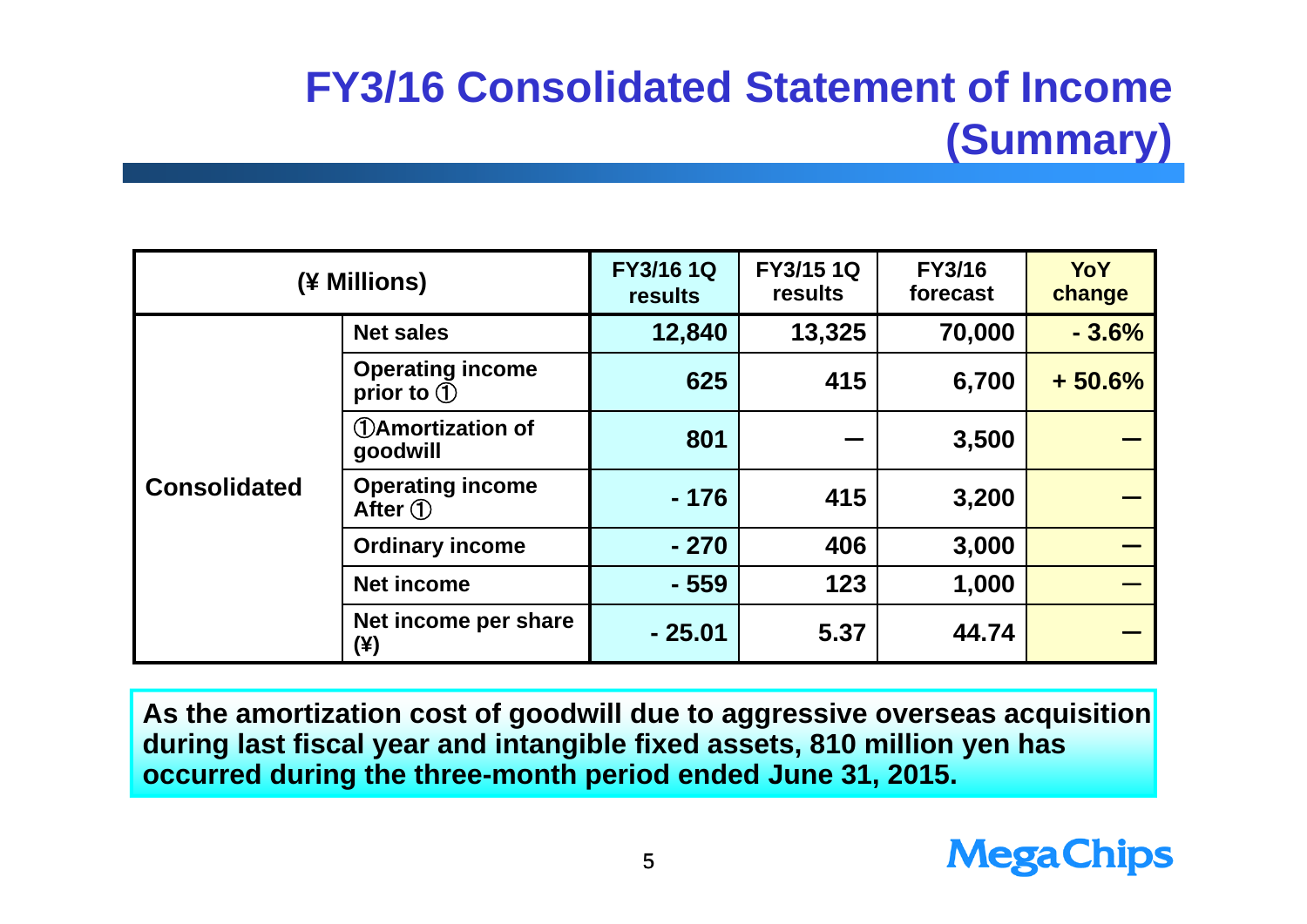### **FY3/16 Consolidated Balance Sheets**



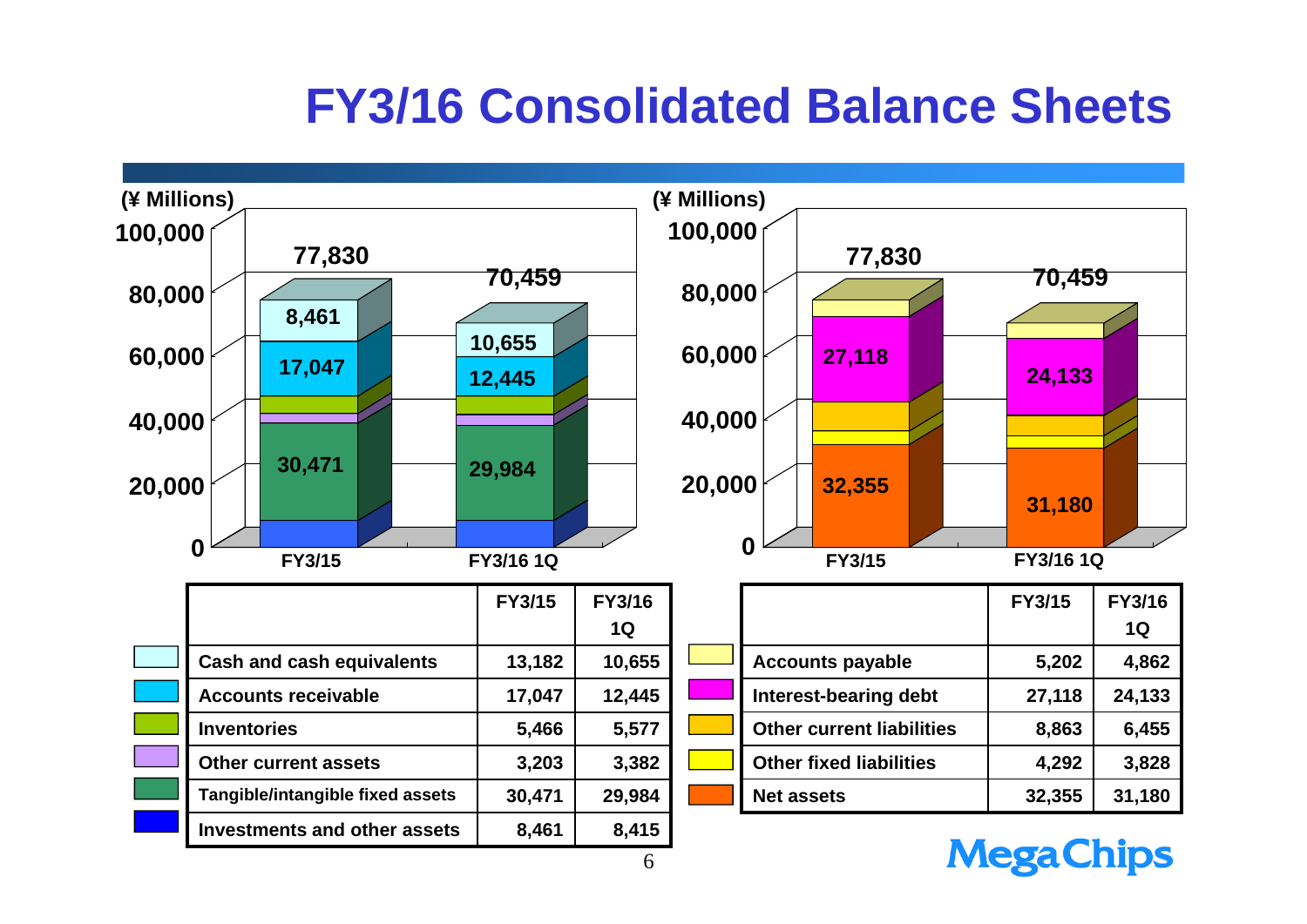### **FY3/16 Consolidated Cash Flows**



**MegaChips**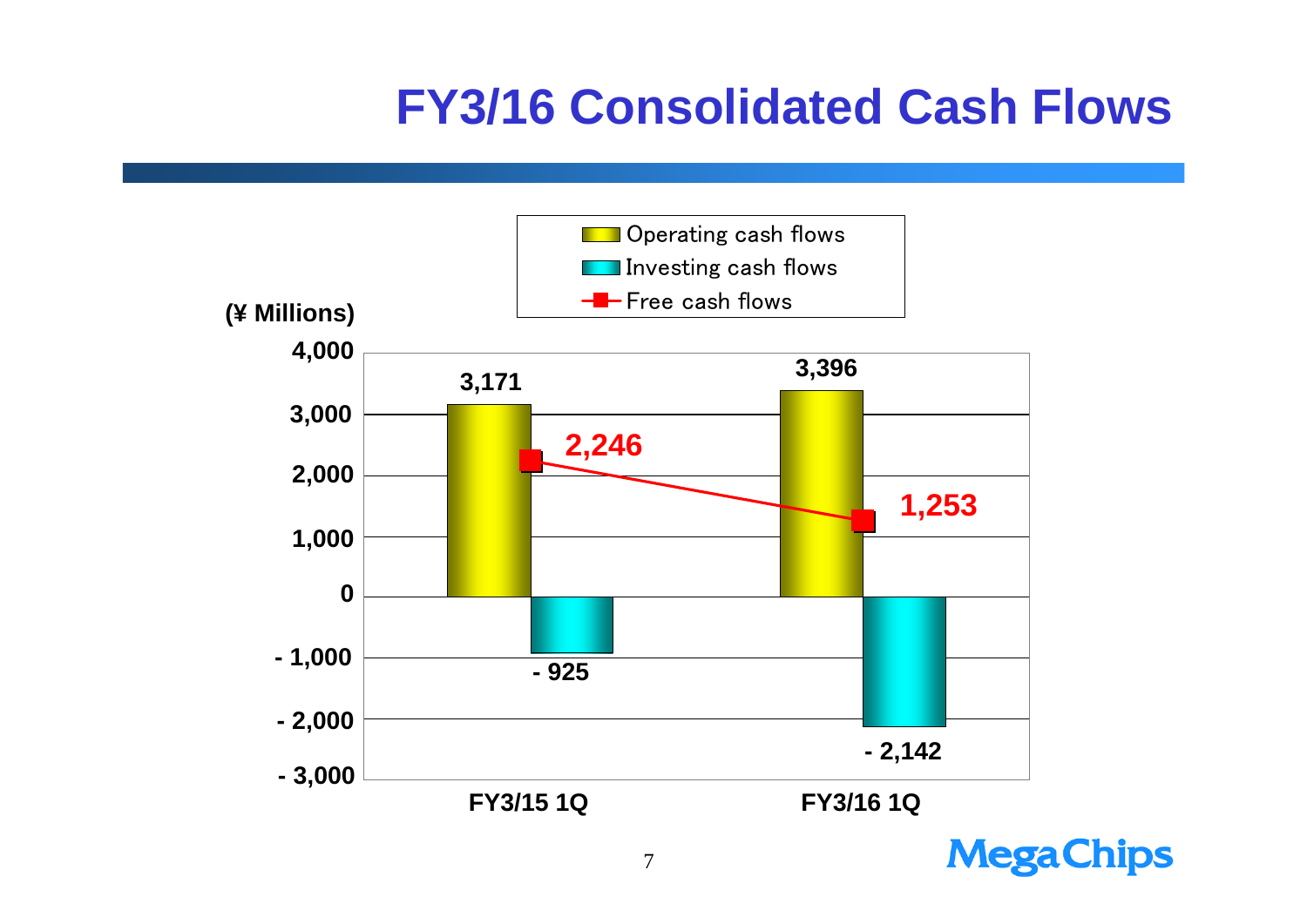# **FY3/16 Medium-Term Management Strategy**

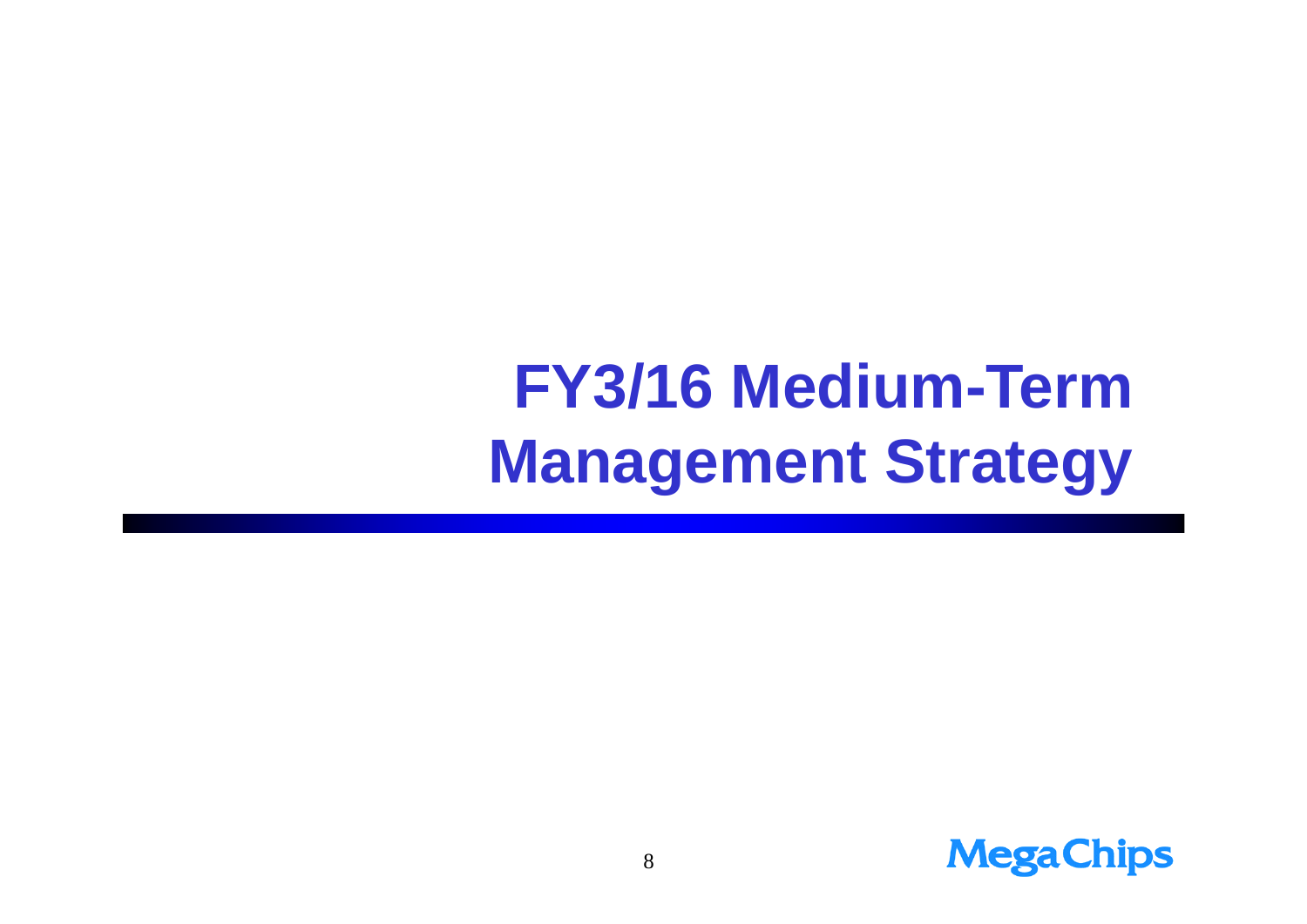### **Fiscal year ending in March 2016 Mid-term management policy**

**We target at the growing device market, concentrate management resources in the businesses aimed at leading global customers and accelerate mid and long-term growth.**

①**Expand the lineup of products to construct platforms centering around ASSP products for IoT field including mobile and wearable devices.**

②**Build the stronger relations with leading global companies by enhancing application and marketing capabilities, and enriching the service to the customers.**

③**Work on aggressively to achieve high profit return ratio considering the operation conditions, while increasing operating margins and pursuing changes to high growth and high profit constitution by strengthening the financial base.**

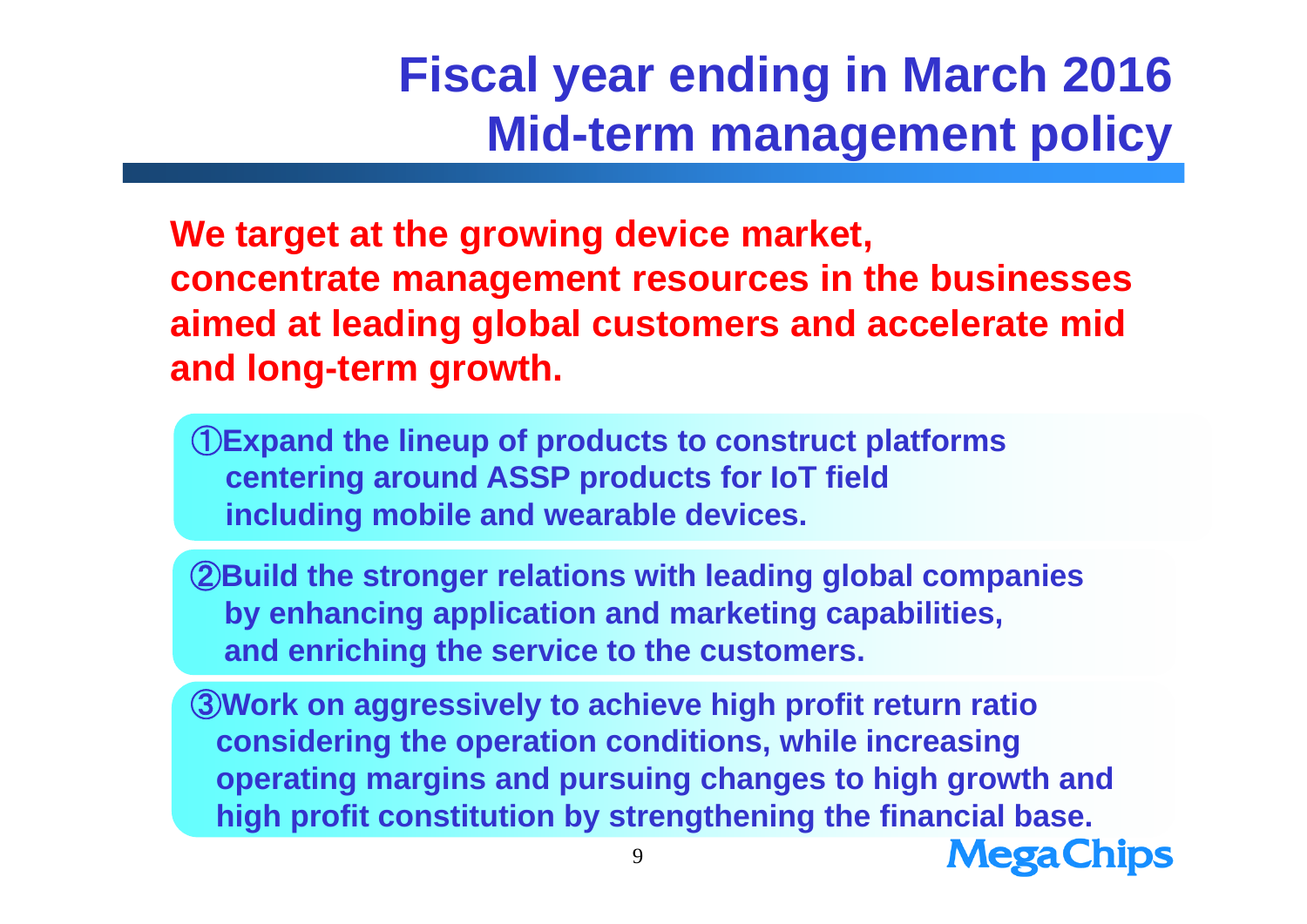### **Mid-term management policy (1)**

①**Expand the lineup of products to construct platforms centering around ASSP products for IoT field including mobile and wearable devices.**

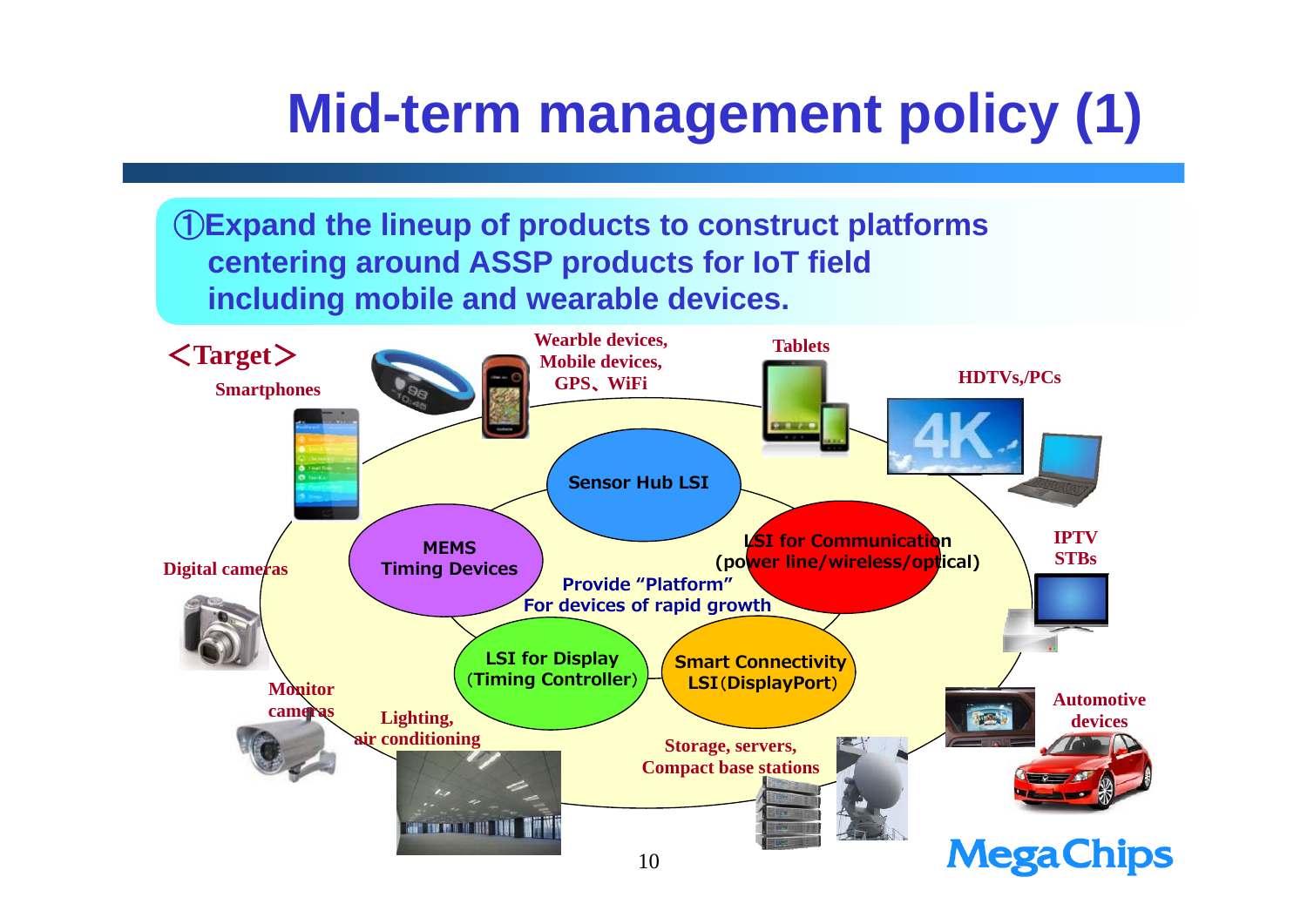## **Business Plan for FY3/16**

| (¥ Million)             |                                                             | <b>FY3/16</b><br><b>First-half</b><br>forecast | <b>FY3/16</b><br><b>Full-year</b><br>forecast | <b>FY3/15</b><br><b>First-half</b><br>results | <b>FY3/15</b><br><b>Full-year</b><br>results | <b>YoY</b><br>change<br>(First-<br>half) | <b>YoY</b><br>change<br>(Full-year) |
|-------------------------|-------------------------------------------------------------|------------------------------------------------|-----------------------------------------------|-----------------------------------------------|----------------------------------------------|------------------------------------------|-------------------------------------|
| <b>Consolida</b><br>ted | <b>Net sales</b>                                            | 32,000                                         | 70,000                                        | 30,492                                        | 64,237                                       | $+4.9%$                                  | $+9.0%$                             |
|                         | <b>Operating</b><br><i>income</i><br>prior to $\circled{1}$ | 1,850                                          | 6,700                                         | 1,786                                         | 4,895                                        | $+3.5%$                                  | $+36.9%$                            |
|                         | <b>(1)Amortization</b><br>of goodwill                       | 1,750                                          | 3,500                                         |                                               |                                              |                                          |                                     |
|                         | <b>Operating</b><br>income<br>After $\bigcirc$              | 100                                            | 3,200                                         | 1,786                                         | 4,895                                        | $-94.4%$                                 | $-34.6%$                            |
|                         | <b>Ordinary</b><br>income                                   | $\bf{0}$                                       | 3,000                                         | 1,406                                         | 3,400<br>X <sub>1</sub>                      | $-100.0\%$                               | $-11.8\%$                           |
|                         | <b>Net income</b>                                           | $-600$                                         | 1,000                                         | 674                                           | 1,251                                        |                                          | $-20.1%$                            |
|                         | Net income per<br>share $(4)$                               | $-26.85$                                       | 44.74                                         | 29.80                                         | 55.64                                        |                                          | $-19.6\%$                           |

※1 **The operating income include the exchange gain through the consolidated financial settlement with overseas subsidiaries, the gain offset by the exchange gap is being reversed as the non-operating exchange losses.**

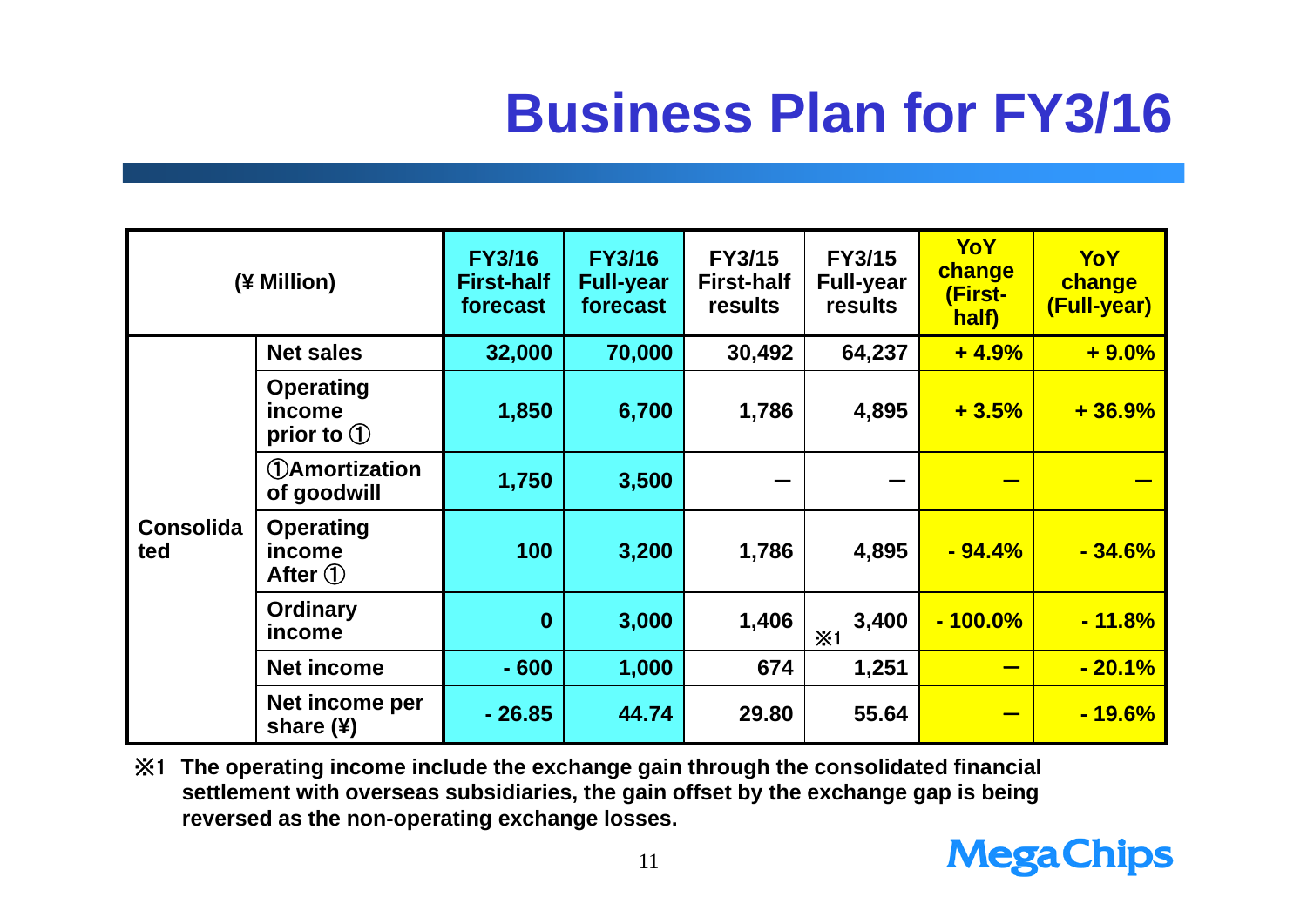### **Mid-term performance forecast Sales**



**MegaChips**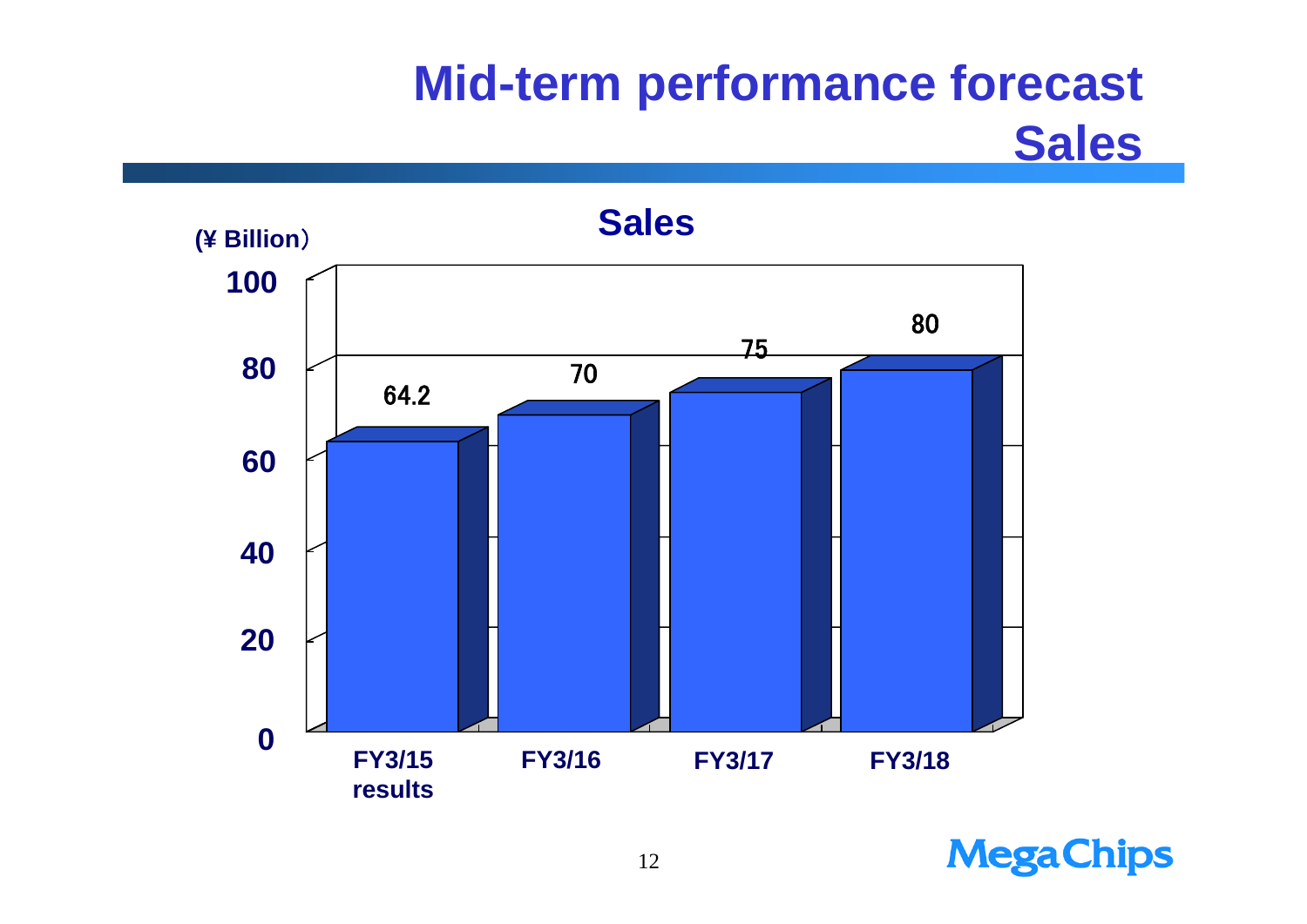### **Mid-term performance forecast Operating income**



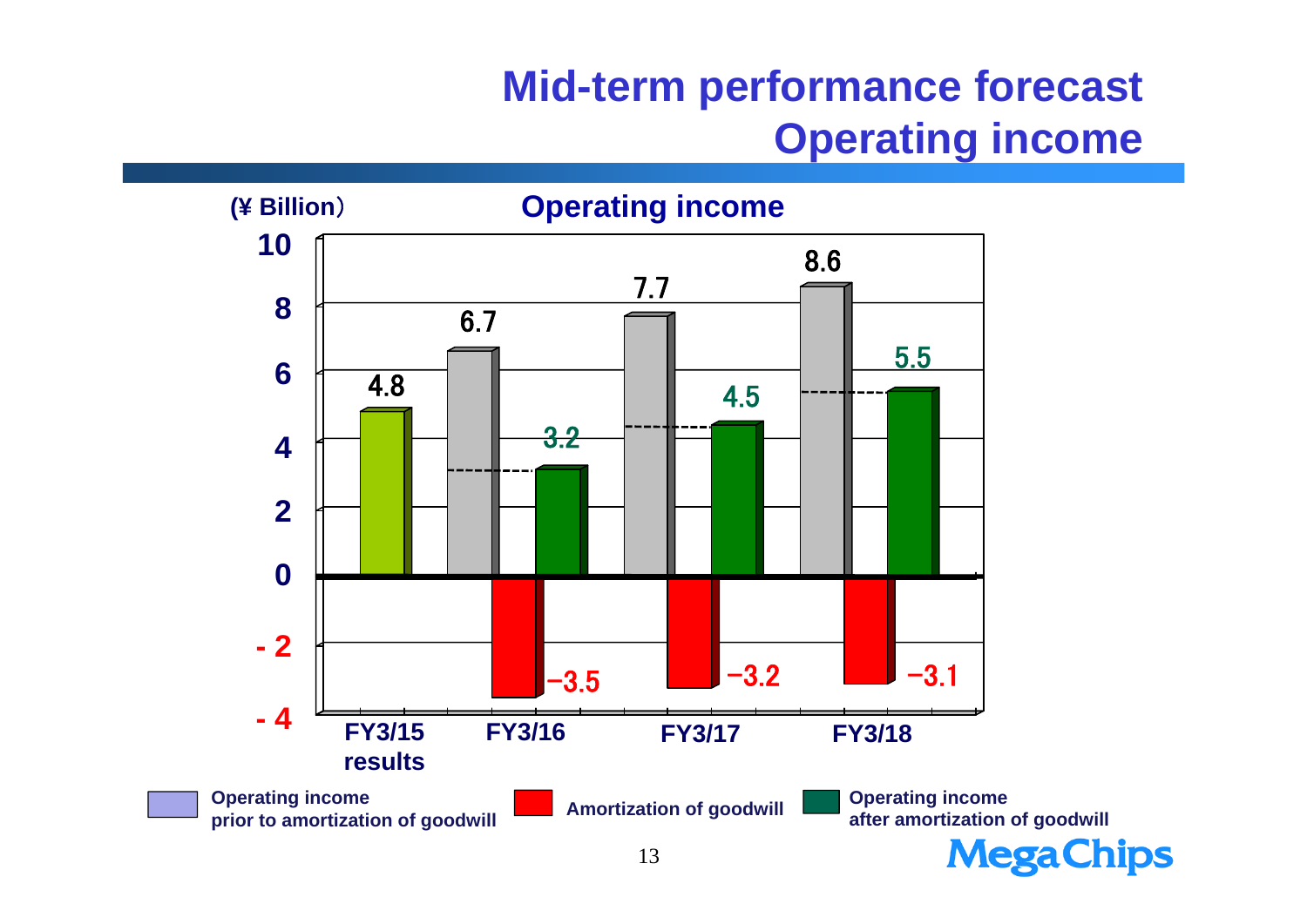## **Mid-term management policy (2)**

②**Build the stronger relations with leading global companies by enhancing application and marketing capabilities, and enriching the service to the customers.**

**We aim to strengthen proposal and support system for global leading customers through enhancement of development and sales structure, raise our corporate value and pursue continued growth.**

**India Branch (Bangalore)** Mainly develops IP and technique by analog technology as R&D hub.

#### **MegaChips Taiwan Corporation** (Taipei, Tainan, Hsinchu, Zhunan)

Sales and technical support center for Asia, and supply-chain control center as a fabless manufacture in Taiwan.

**Subsidiary: Modiotek Co., Ltd.** 

Supports Asian customers with product planning and developme.

**MegaChips Technology America Corporation** (San Jose) · The hub of MCC group's European and **LIS/Middle Fast businesses** · DisplayPort business base **MegaChips Corporation, China** (Shenzhen, Beijing) **SiTime Corporation** Development and sales of MEMS timing devices Sales and technical support center for Chin **Enhanced customer Regions to expand businessessupport system** 14

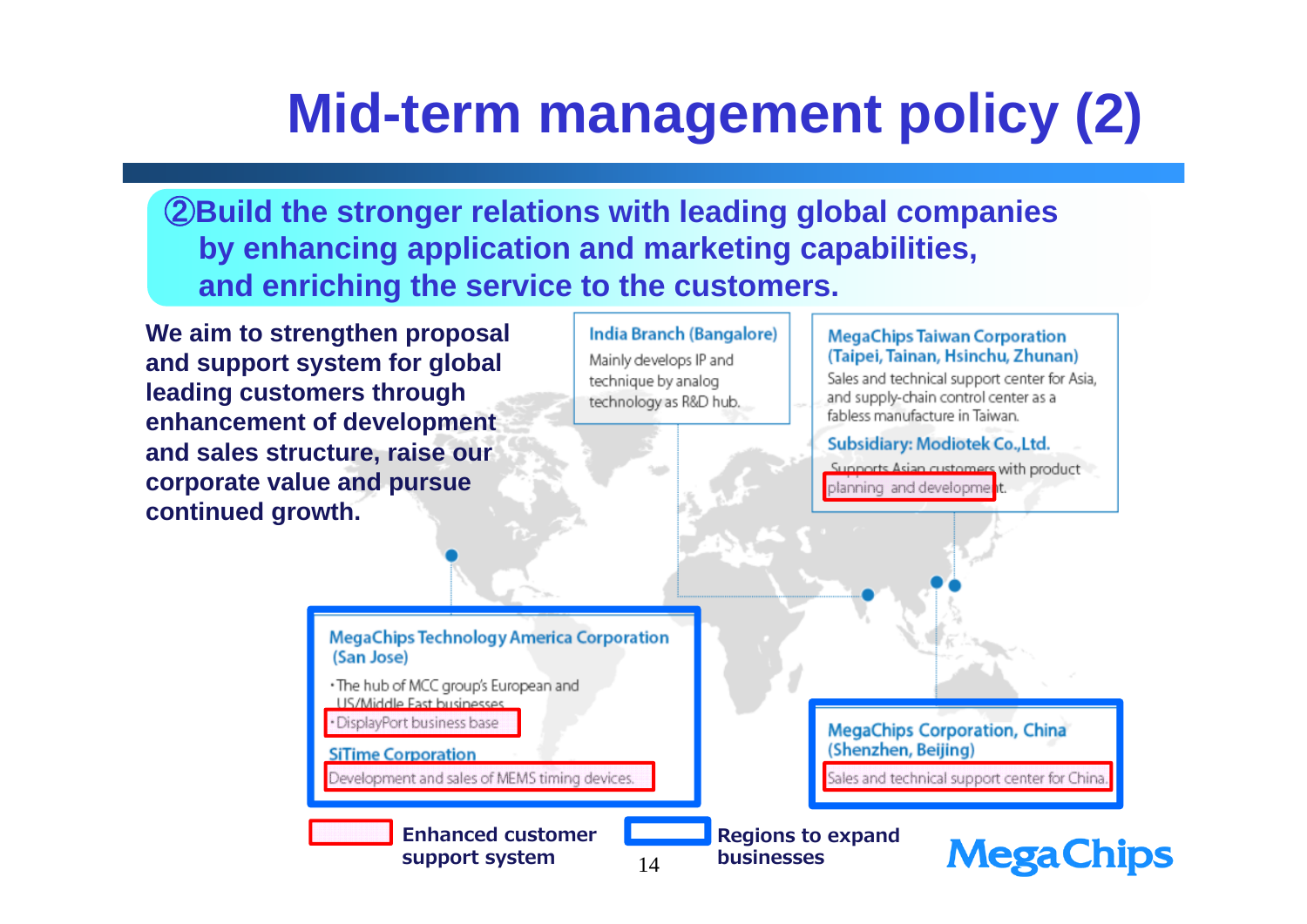# **Mid-term management policy (3)**

**MegaChips** 

#### ③Returns to Shareholders

#### 【Dividend Policy】

■The Company shall determine the amount of retained earnings for distribution by adopting an amount equivalent to 30% or more of consolidated net income (The amount may be increased or decreased when there is special accounting, settlements or tax factors.) as the aggregate amount of dividends and dividing this aggregate amount by the number of outstanding shares at the end of the period, which is obtained by deducting the number of shares held by the Company at the end of the period, taking into consideration medium-term business forecasts.

■ In order to continuously improve its value as a company, the Company shall give consideration to the securing of appropriate funds for activities towards achieving medium- to long-term growth, such as basic research for creating innovative new technologies, the development of original products, the actualization of a reasonable business portfolio and the recruitment of capable individuals, as well as the maintenance of a sound financial position which enables the company to withstand changes in business conditions. ■For improving capital efficiency, the Company shall work to acquire its own shares expeditiously and return profits to its shareholders, taking into consideration factors, such as market conditions, share price trends and its financial position.

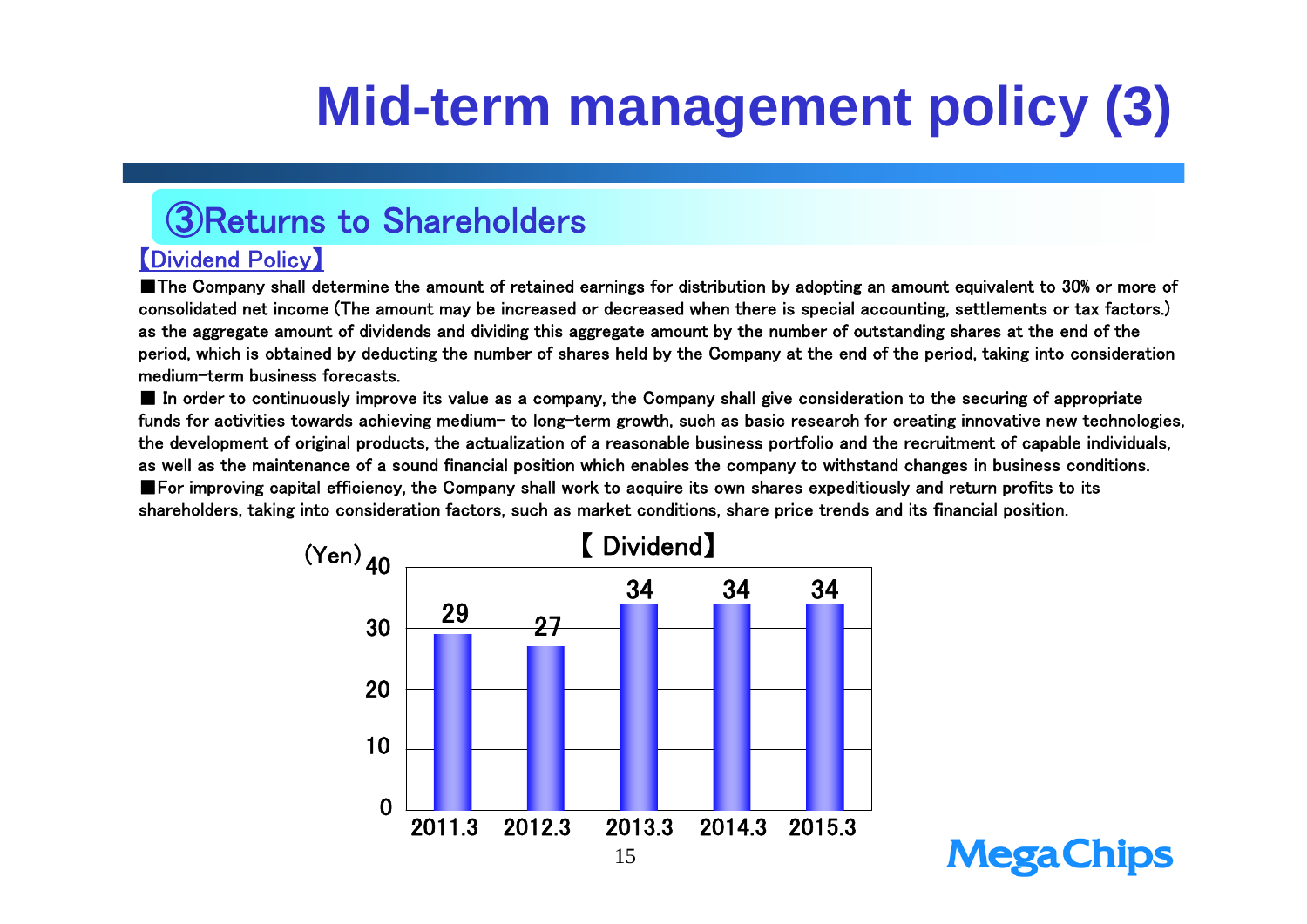# **IR Policy**

#### **>> Purposes of investor relations and basic policy**

**MegaChips bases investor relations activities on the principles of fairness, timeliness, accuracy and continuity. We provide information about strategies, finances and other items in order to increase the transparency of our operations. To earn the trust of shareholders, investors and securities analysts and receive a proper evaluation, senior management frequently participates in investor relations activities.** 

#### **>> Disclosure rules**

**MegaChips discloses information in accordance with the Financial Instruments and Exchange Law, Company Law and other laws and regulations ("laws and regulations" hereafter) and the Rules for Timely Disclosure of Corporate Information by Issuers of Listed Securities of the Tokyo Stock Exchange, where MegaChips shares are listed. Furthermore, even when not required by laws and regulations or disclosure standards in timely disclosure rules, we aggressively provide information that we believe has an effect on investment decisions by shareholders, investors and securities analysts and other information that we believe is useful to gain a better understanding of MegaChips.**

#### **>> Disclosure method**

**MegaChips distributes information using the Timely Disclosure network (TDnet) operated by the Tokyo Stock Exchange in accordance with timely disclosure rules. This includes information covered by the disclosure standards of the timely disclosure rules as well as information that we believe has an effect on investment decisions by shareholders, investors and securities analysts. In addition, we quickly post this information on the company Website.** 

**We also provide other information that we believe is useful to gain a better understanding of MegaChips by issuing IR publications or news releases and posting this information on the company Website.**

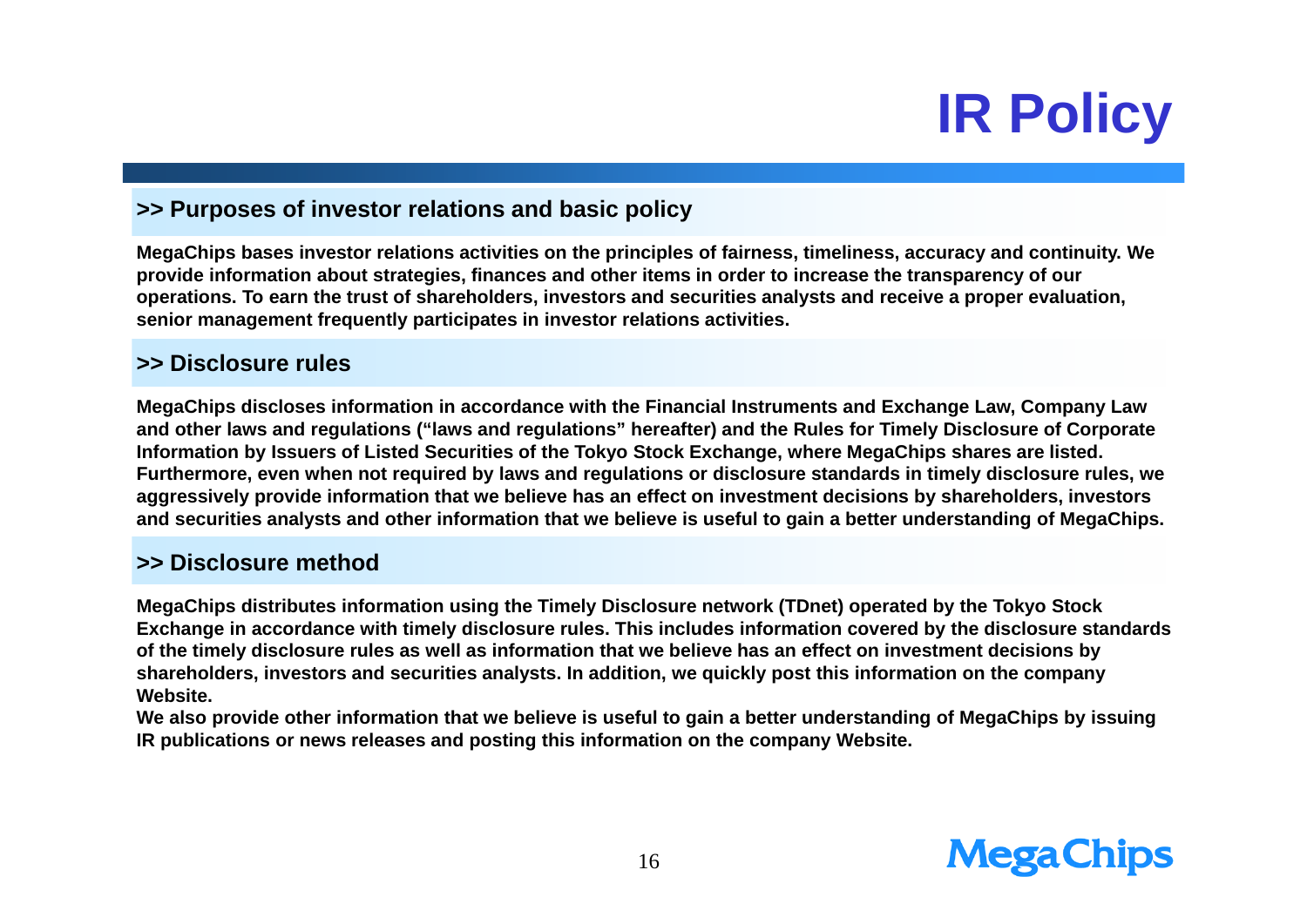# **IR Policy**

#### **>> Forward-looking statements**

**The information MegaChips discloses may contain forward-looking statements. These statements are based on the judgments of management based on information available when the information was disclosed and thus embody uncertainties and risks ("risks" hereafter). Readers are cautioned to remember that actual results and other developments may differ from these forecasts for a number of reasons. Please refer to the "Cautionary Statement on Risks" section for more information.**

#### **>> Investment decisions**

**MegaChips discloses information for the purpose of giving people a better understanding of the company and not for the purpose of soliciting investments in securities issued by the company. Investors are asked to reach investment decisions on their own.**

#### **>> Provision of third-party information about MegaChips**

**Parties other than MegaChips, including securities analysts, the media and a variety of Internet information sites, announce information and forecasts about MegaChips. MegaChips is not in a position to comment on this information or express its support. However, if there is an obvious mistake in this third-party information that could cause a loss of trust in the company or prevent the company from receiving an appropriate evaluation, a correction will be announced and the proper information released.**

#### **>> IR "Quiet Period"**

**To prevent leaks of information about earnings releases that could affect its stock price and to ensure fairness, MegaChips observes a quiet period during the five business days prior to the earnings announcement for each quarter. During this period, the Company will not make any comments involving financial performance. However, information covered by laws and regulations and timely disclosure rules will be disclosed even during this quiet period and management will respond to inquiries about this information.**